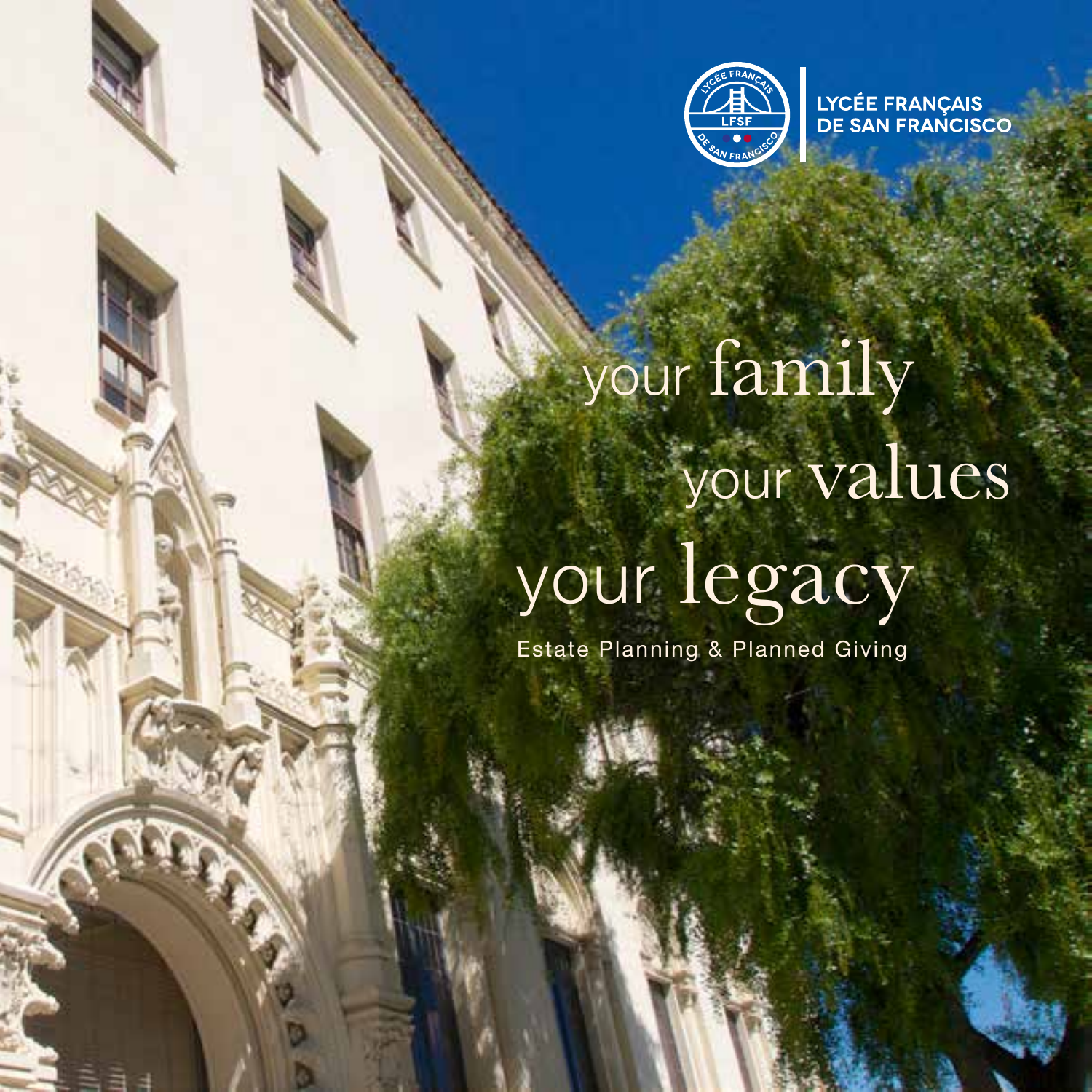### Create a lasting legacy

#### The welfare of family comes first

If you do not have an estate plan, it's time to give serious thought to that vital protective document. By including a gift to Lycée Français de San Francisco in your plans you can reduce the tax liability on your estate and at the same time contribute to the financial strength and stability of the school that has played a vital role in your life, or in the education of your children or

grandchildren..

This brochure offers information and options for your consideration. If you would like to discuss further your LFSF legacy, please contact the Advancement Office at 415-61-5232.

**We can connect you with expert legal help if you do not already have a lawyer, who specializes in estate planning.**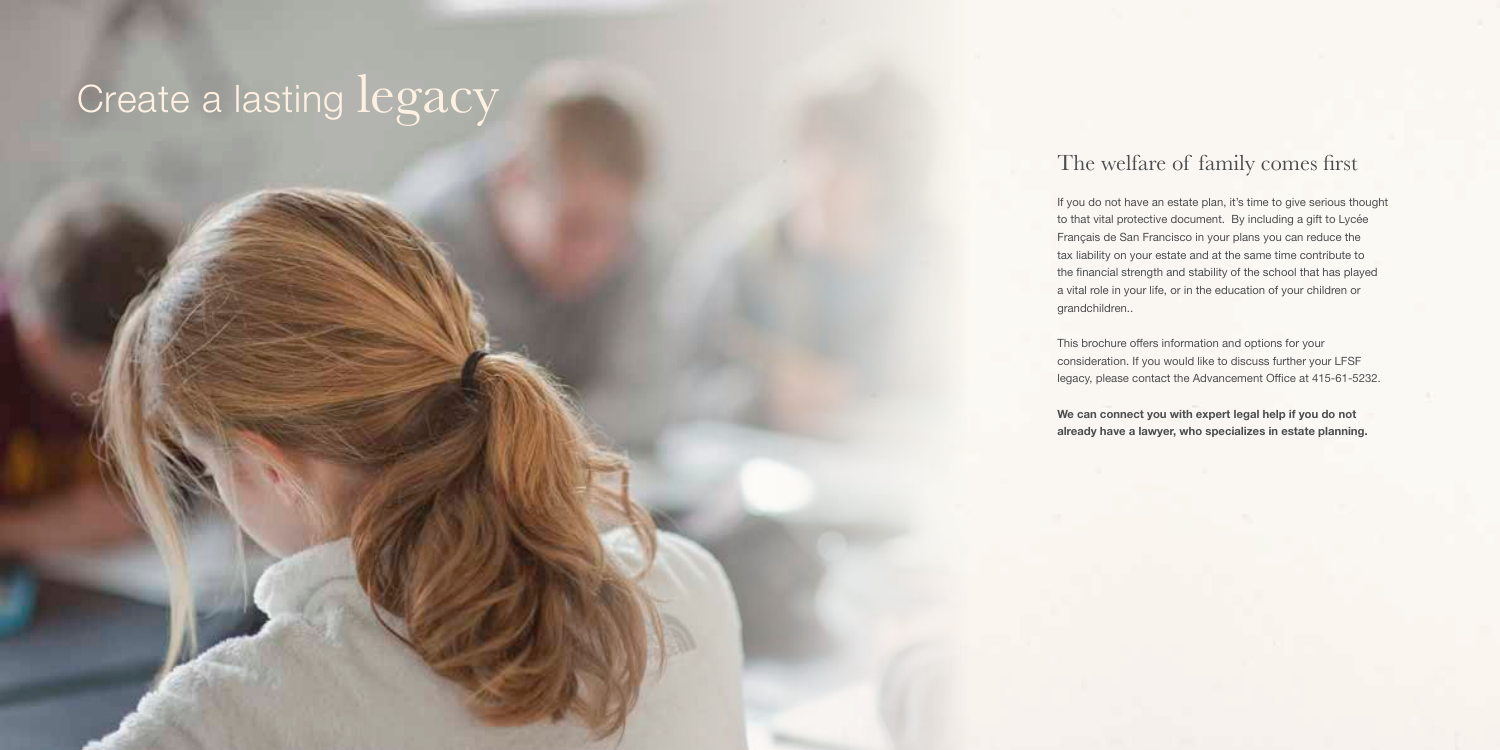### An effective estate plan reflects your life & values

#### An estate plan is an essential shield

An estate plan is an essential safeguard for all families regardless of wealth or age. It protects survivors' assets, insures proper care of children, minimizes estate and other taxes and gives your instructions for distributions in case of sudden disability and incapacity. Without an estate plan, such decisions automatically become the responsibility of the court system, are decided by an impartial judge and invoke maximum costs and fees.

**An effective estate plan ably serves your personal, financial, and philanthropic goals.**



#### An estate plan is affordable

The penalties for not having a plan can often be more costly than the price of creating one in advance. "Small estates" procedures allow for transfer of assets at death without a formal probate proceeding.

**In California, the small estate threshold is for estates that are \$150,000 or less.**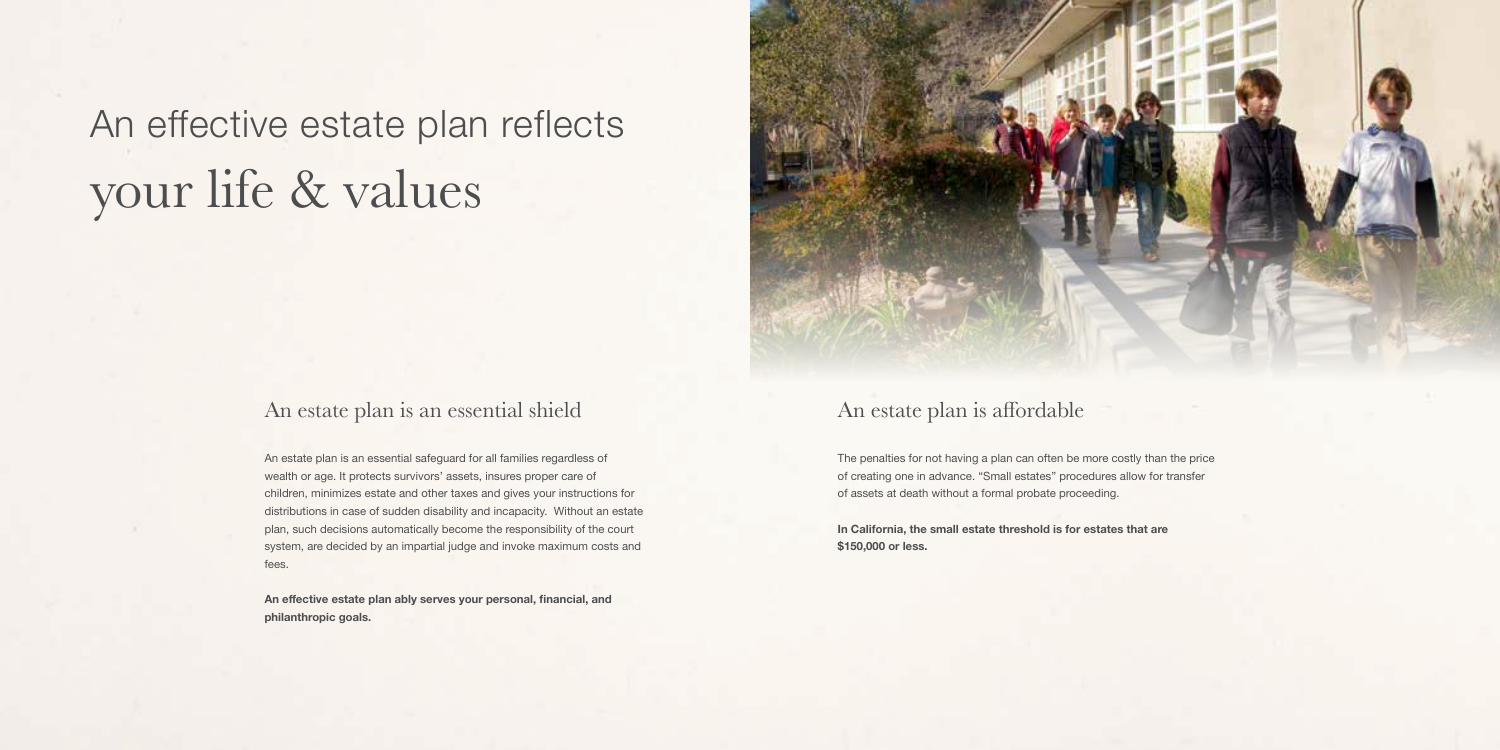

### What is a planned gift?

A planned gift is a donation from your estate used to support nonprofit organizations or institutions that support your philanthropic goals. Planned gifts ensure the best use of available gift and estate tax credits, deductions, and exclusions, and represent a meaningful way to support LFSF without affecting your current financial situation. A planned gift will sustain a life-long connection to an institution that played an important role in the life of your family.

**Many people use trusts, donor-advised funds, assigned life-insurance policies, and other tools to make gifts while they are still living.**

#### We are here to help

If you would like to explore a planned gift to LFSF in your existing estate plans, or would like information about creating an estate plan, contact the Department of Institutional Advancement.

For more information on the estate plan that is best for you, please contact your family attorney. If you do not have a family attorney, or would like to talk with estate planning specialists, we are happy to recommend for your consideration: Amir Atashi Rang, Esq.\* The Atashi Rang Law Firm P.C. 101 Mission Street, Suite 380
, San Francisco, CA 94105 (415) 398-7275 | (415) 839-9440 fax amir@arp-law.com | www.arp-law.com

## A planned gift is meaningful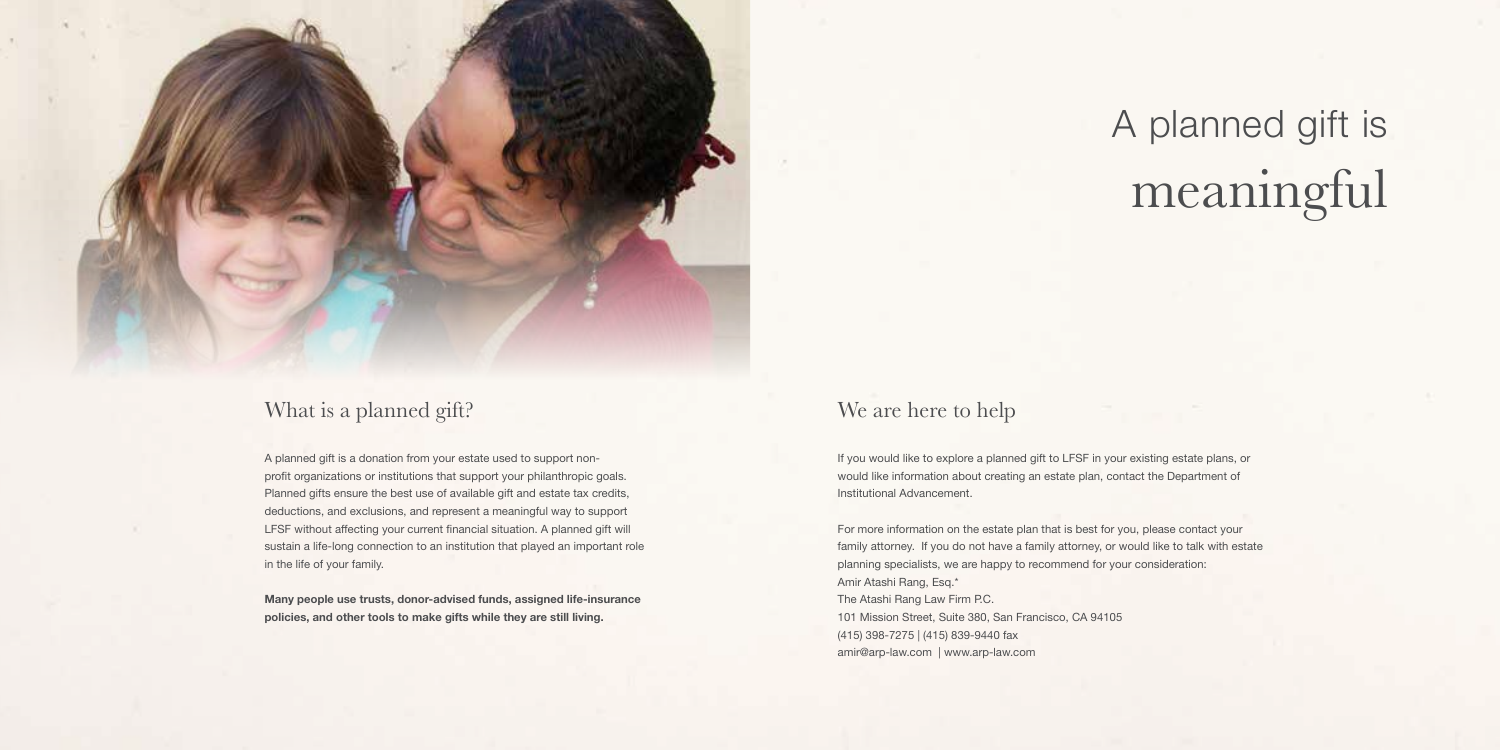#### The LFSF Endowment Fund

Planned gifts are frequently designated to a school's endowment and often bear the names of their donors. Endowments provide enormous financial strength, stability, and longevity to an educational institution. Unlike annual fund gifts, contributions to an endowment fund are never spent. Rather, gifts to an endowment are invested and in turn generate interest and profits. The larger the endowment grows, the more profit it generates. The LFSF Endowment Fund is a permanent, self-sustaining source of funding and your gift will therefore have an enduring impact.

**Year after year you will be supporting student programs, professional development, scholarships, student life and activities.**



#### LFSF 1967 Legacy Society

Our *LFSF 1967 Legacy Society* is named for the year of the institution's creation. Its purpose is to honor those donors who have generously included the school in their estate plans or planned giving. Their generosity is a reflection of a personal goal to help insure a strong and enduring financial foundation for the school.

**If you are interested in a membership with** *LFSF 1967 Legacy Society* **please contact the Department of Institutional Advancement.**

Lycée Français de San Francisco | Department of Institutional Advancement 415-661-5232 - Eric Frugé extension 2701 advancement@lelycee.org 755 Ashbury Street, San Francisco, CA 94117

### Your gift will have an enduring impact